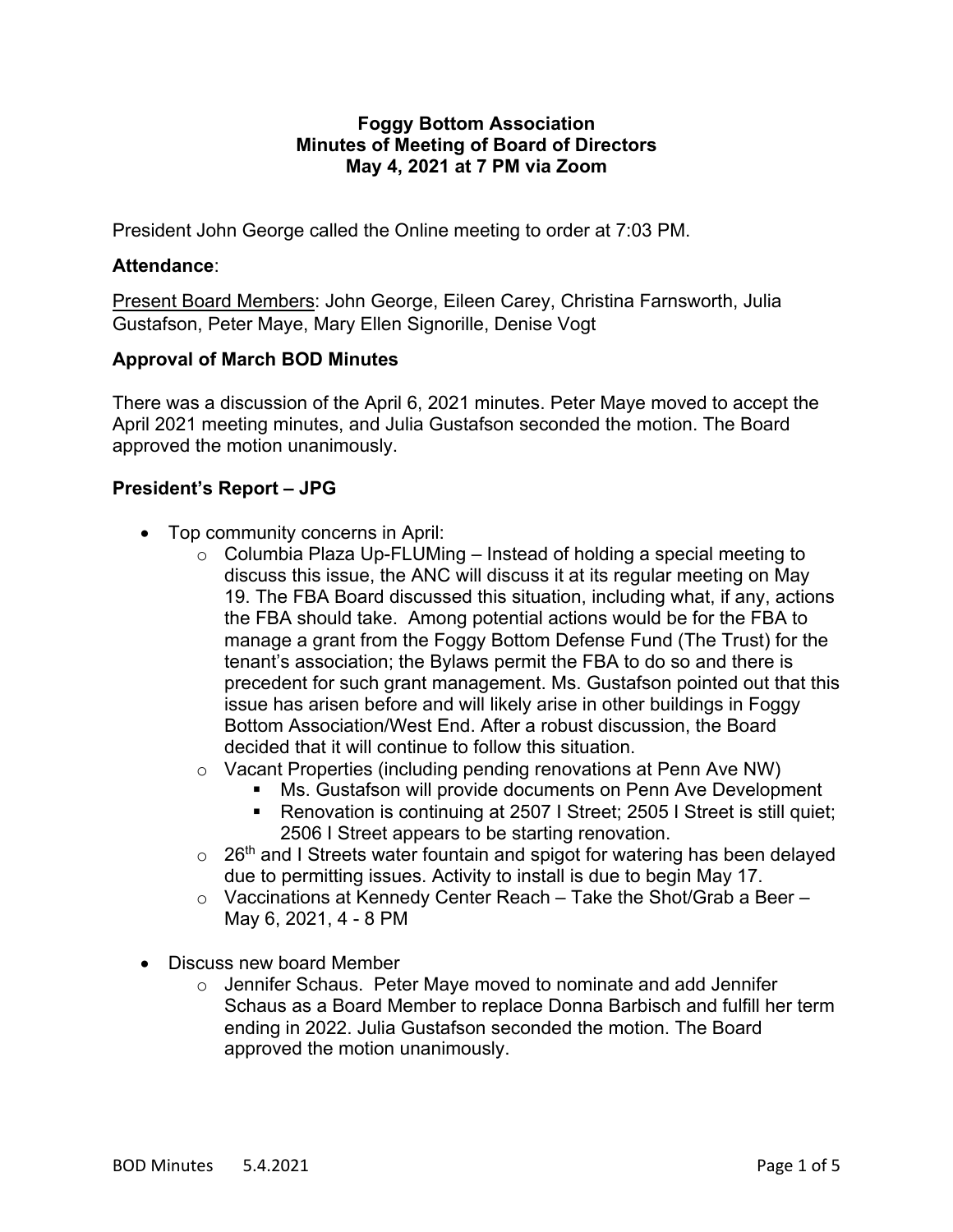- Policy/Procedure for Charitable Giving. John George is still working on a draft of principles for Board review and discussion.
- Announcement GW Hospital announced that New Hampshire Avenue from  $24<sup>th</sup>$ Streets to Washington Circle will be closed Saturday, May 8 from 7 am – 7 pm for lifting of equipment to the Hospital roof

## **Treasurer's Report – JPG**

- April Financial Reports were not finished.
- Policy/Procedure for transfer of PayPal Funds to PNC Checking Account was reviewed and discussed.

Christina Farnsworth moved to approve the following policy for transfer of PayPal funds to the FBA's checking account:

The FBA uses PayPal to collect online payments from the community who are paying membership fees or giving a contribution. This policy establishes a routine process for transferring money from the FBA PayPal account to our PNC general checking account on a monthly basis. During the last week of each month (or a minimum of 3 business days in advance of the last day of the month); all money will be transferred from the FBA PayPal account to the FBA PNC general checking account. The FBA Treasurer will complete the transfer. As an alternative, the FBA Membership Director or the FBA President will complete the transfer. Along with the transfer, the corresponding FBA PayPal Report showing amount, name, and transaction fee will be generated and be saved for recordkeeping with a copy going to the FBA President and the Bookkeeper. If information about the nature of the deposit, membership fee or general contribution is available that will be included.

Peter Maye seconded the motion. The Board approved the motion unanimously.

### **Membership Report – Mary Ellen**

- Membership Status (number of current members is 210; number of inactive members is 171)
- COVID extension and renewals Confirmation that COVID membership extension ends June 30, 2021
- Membership list reconciliation (JPG/Mary Ellen) Distribution list vs. Membership list. The Board members agreed that they would review the current list of inactive members to determine if anyone was deceased or had moved from the neighborhood.
- Member Benefits Confirmation of Preferred Merchant Program Divide and Conquer amongst the board members or special committee.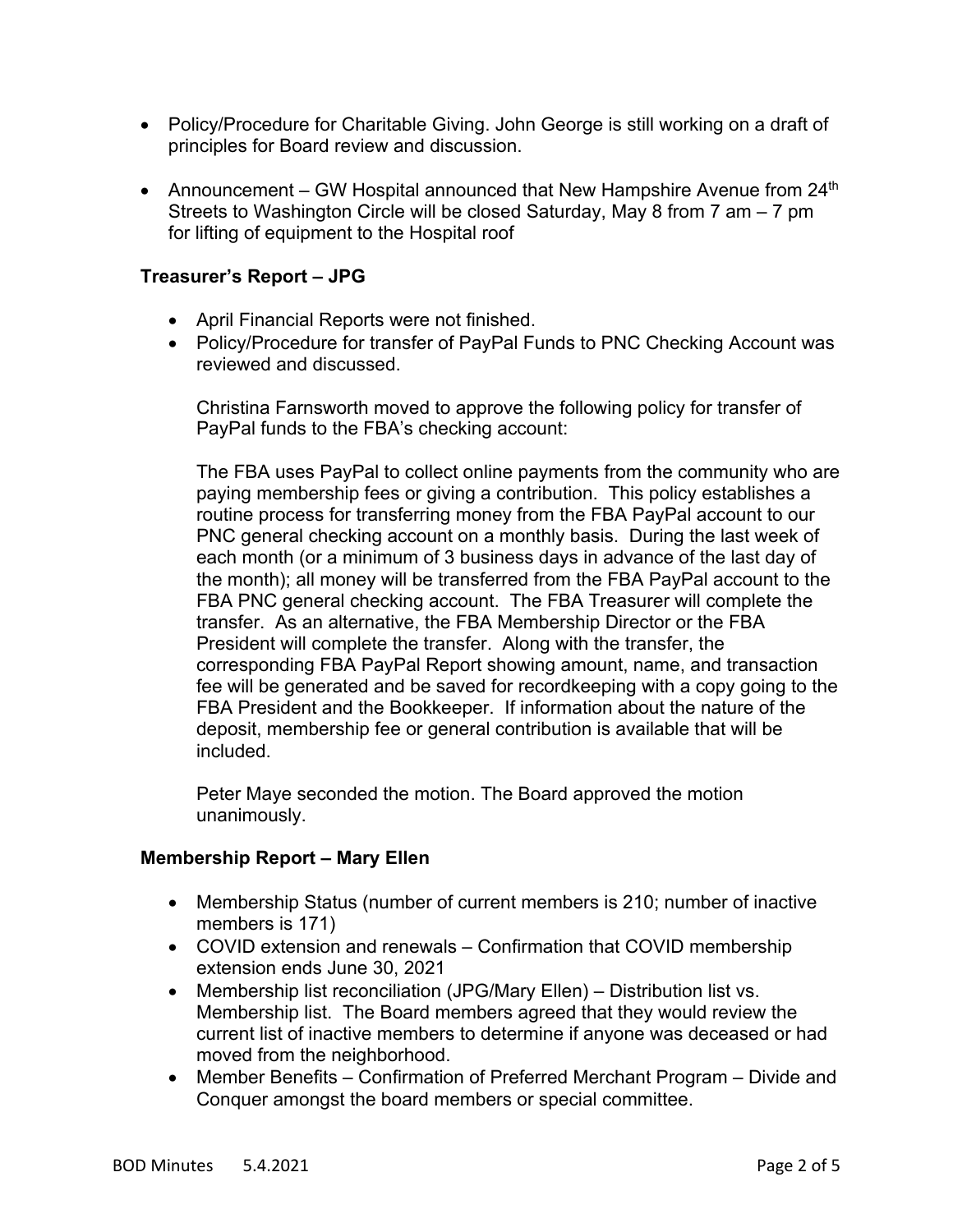- $\circ$  Fifteen businesses stated that they are willing to continue membership benefits.
- o President George working on Preferred Merchant list and the discount each merchant provides.
- o Denise Vogt suggested different membership levels as a way for the FBA to increase its assets so that the FBA is less reliant on Trust grant or other donations, but this was tabled for additional research.
- Tabled to Later Discuss, confirm by vote the change in memberships due dates – anniversary date or aligned with calendar year – To Be Discussed at a later meeting

### **Technology – Eileen**

- Technology Roadmap still under development
- FBA Board emails still in progress, must do before cloud storage.
- FBA Cloud Storage still in progress

# **Communications – All – JPG Facilitator**

- Discuss FBA Newsletter JPG/PDM
	- $\circ$  Newsletter launch April 30, 2021. President George stated that there was a 46% open rate with overall positive comments about the new newsletter and its content.
	- o Peter Maye is establishing a newsletter schedule for contributors
	- o Newsletter schedule for paper distribution. President George stated that the Board should be sensitive to costs of printing and delivery.
	- o The Newsletter will introduce a new column written by Frank Leone on FBA History.
- Data collection on all buildings (apartments and condos) underway via volunteer
- Welcome packet for new neighbors (both students and non-students). President George is putting together these packets using some of the former welcome information from previous packets.
- For June meeting, Western Market and potentially Kennedy Center will make presentations
- Considerations for in-person or hybrid meetings in September (Trader Joe's Anniversary Topic?) October/November? The Board discussed various options including the following venues:
	- $\circ$  Library does not have display capability to do hybrid meetings.
	- $\circ$  Church may not have technology for hybrid meetings
	- o GWU would have technology and permit food

### **Garden Committee Report – Peter / Denise**

Garden Committee Activities

- April activities busy, busy, busy lots of mini-gardens!
	- o Expansion of volunteer team
- May Planned activities
	- o DPW / DDOT Urban Forestry Walk-Throughs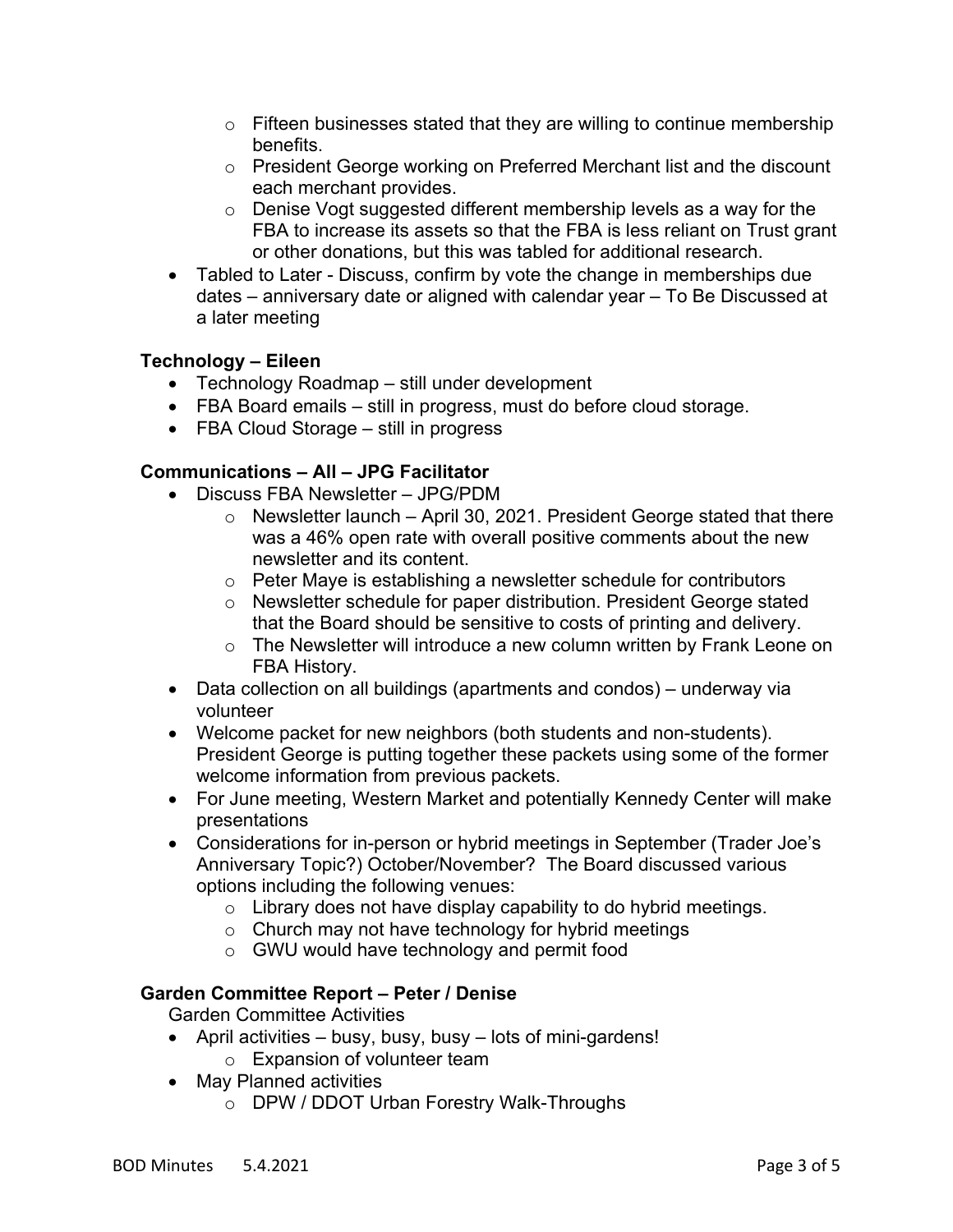- o Grass cutting
	- DC weed whacked planted garden
	- **Fig.** Trying to get DC on schedule
- o Tree box mulching in public spaces
- o Tree-Box Fencing
	- Long term project
	- Grant application may be available
	- Current house renovations should be informed of standard and historic design. Potential newsletter article and community buyin.
- The Boathouse Cooling Tower (JPG) in progress. Noise test seems to be within standard decibel limits.

### **Arts in Foggy Bottom – Peter**

- Status of Exhibit May 22 Installation
- Foggy Bottom Community Meeting May 25, 2021 Topic
- Timeline June 5 Launch of Exhibit
- FB/WE Infrastructure
- Community Dumpster Sponsored by Pam Brye. The Board President George will determine the steps needed to put a dumpster in place for one week.

#### **FB History – Denise**

- Denise provided an update on the History Project with a status of outline and roadmap
- She also discussed her meeting with GWU Archivist and the Textile Museum.
- She is attempting to find a list of all of the Olga Corey achievement award winners for History Project. President George said he would follow up.

### **FBA Monthly Community Meetings – JPG**

- May Arts in Foggy Bottom
- June Western Market / Kennedy Center

### **Other Announcements / Upcoming Events**

- GWU Town Hall May 6, 2021
- ANC2A Meeting Wednesday May 19, 2021
- FBA May Community Meeting Tuesday May 25, 2021
- FBA June BOD Meeting Tuesday June 1, 2021

#### **Action Items**

• President George is working on a flyer articulating the reasons that merchants should join the FBA Preferred Merchant list.